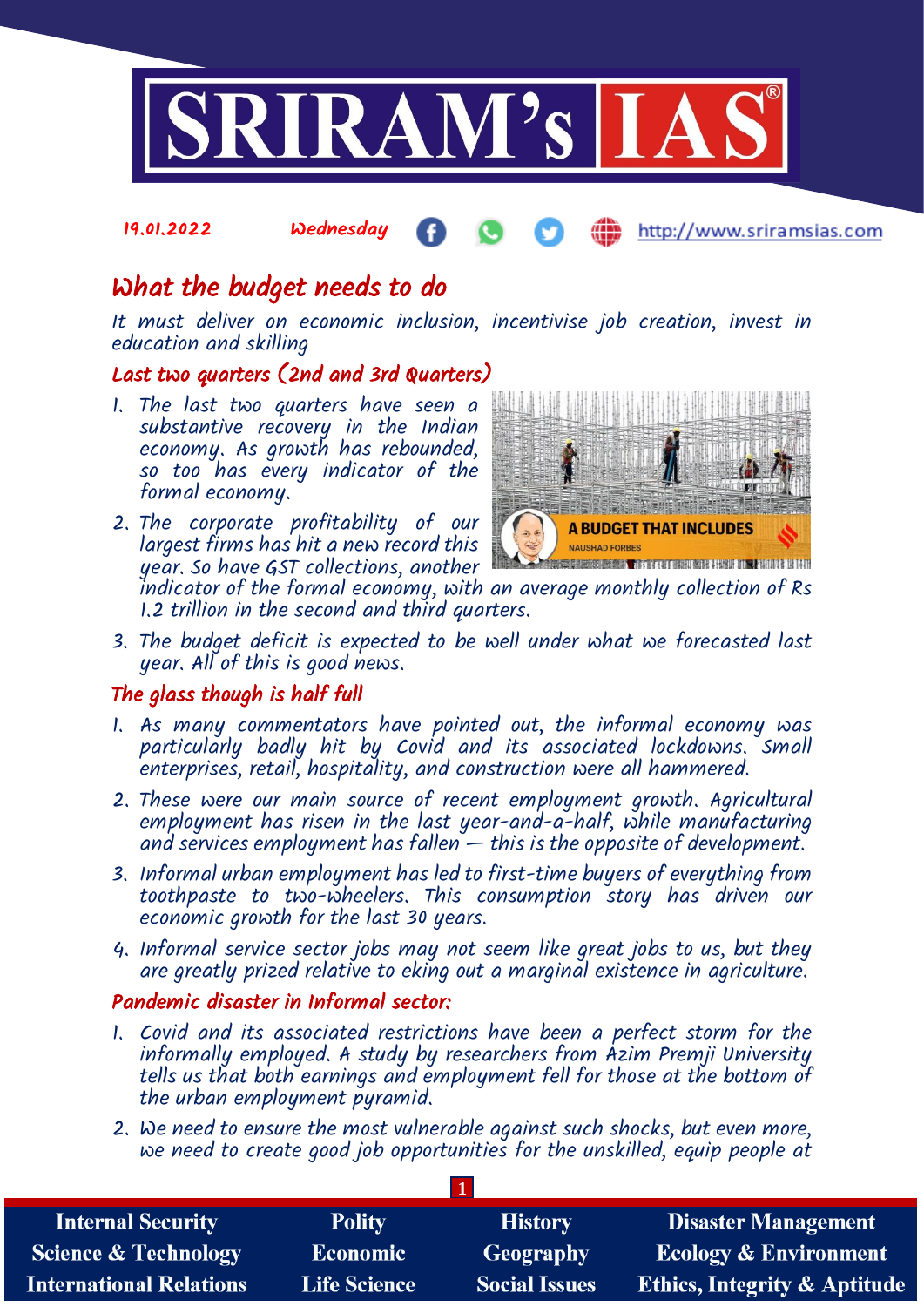

#### 19.01.2022 Wednesday http://www.sriramsias.com

all levels to participate more fully in the modern economy, and systemically promote wider policies of inclusion. What can the budget do?

#### Budget orientation:

- 1. It needs to create good jobs for the unskilled. The way it can do so directly is through accelerating spending on infrastructure. The National Infrastructure Pipeline has identified a good set of projects.
- 2. Most countries developed by putting millions to work in labour-intensive manufacturing. Millions of the unskilled and less-educated can be employed in good manufacturing jobs where average productivity is 15 times the national average.
- 3. We do not have huge firms in export-oriented labour-intensive sectors that employ millions in China, Vietnam, and Bangladesh. Foxconn's largest factory in China, making iPhones among other products, reportedly employs 4,00,000 people. It employs over I million in the country overall.
- 4. Compare that 1 million with 15 million employed in all larger manufacturing companies in India. Samsung employs 1,00,000 people in its largest phone assembly plant in Vietnam. These giant factories are missing in India.

### Agarbattis case study:

- 1. Take another example of labour-intensive manufacturing. A company in Vietnam manufactures agarbattis. They learnt by sending 10 workers to a factory near Chennai for training.
- 2. Today they employ 10,000 people making agarbattis, which they mainly export to India. Even when the technology is Indian and the market in India, mass manufacturing seems to be more efficient 4,000 km away from the country.
- 3. The economics must be fixed we need labour reform, so employing people is less expensive and improved logistics to move goods around more cheaply.

### Examples in the neighbourhood: Bangladesh

- 1. We need not look too far to learn how. In 2020, Bangladesh overtook India in per capita GDP. Bangladesh has thrived by putting millions to work in manufacturing.
- 2. A booming garment sector employs 4.4 million. A large garment factory in Bangladesh employs 30,000-50,000 people  $-$  10 times what you'd find in India.
- 3. As 80 per cent of those employed in garment factories are women, Bangladesh has twice the female labour force participation ratio of India.

| <b>Internal Security</b>        | <b>Polity</b>       | <b>History</b>       | <b>Disaster Management</b>              |  |  |  |
|---------------------------------|---------------------|----------------------|-----------------------------------------|--|--|--|
| <b>Science &amp; Technology</b> | <b>Economic</b>     | Geography            | <b>Ecology &amp; Environment</b>        |  |  |  |
| <b>International Relations</b>  | <b>Life Science</b> | <b>Social Issues</b> | <b>Ethics, Integrity &amp; Aptitude</b> |  |  |  |